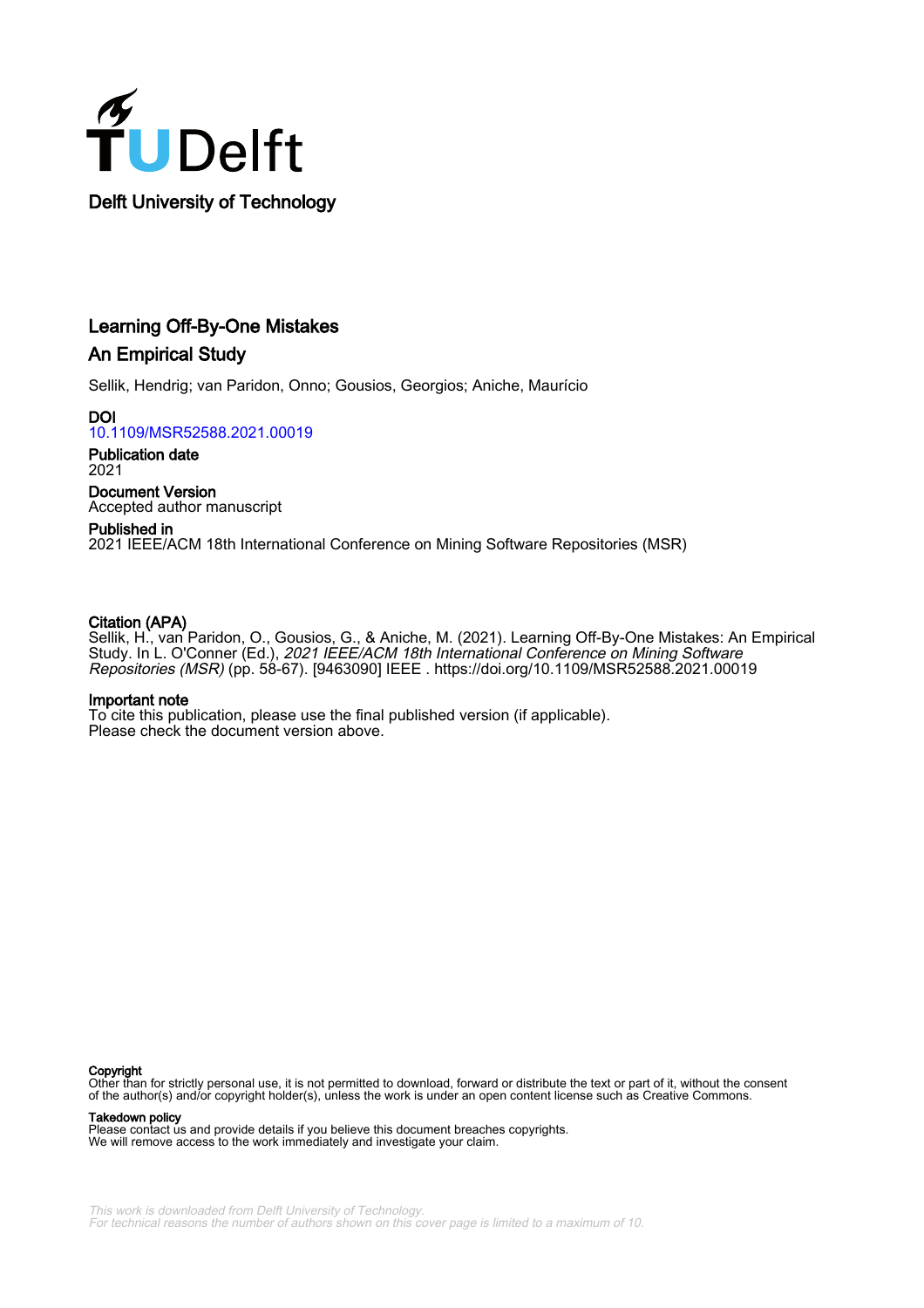# Learning Off-By-One Mistakes: An Empirical Study

Hendrig Sellik *Delft University of Technology* Delft, The Netherlands sellikhendrig@gmail.com

Onno van Paridon *Adyen N.V.* Amsterdam, The Netherlands onno.vanparidon@adyen.com Georgios Gousios, Maurício Aniche *Delft University of Technology* Delft, The Netherlands {g.gousios,m.f.aniche}@tudelft.nl

*Abstract*—Mistakes in binary conditions are a source of error in many software systems. They happen when developers use, e.g., ' $\lt'$ ' or ' $>$ ' instead of ' $\lt =$ ' or ' $\gt =$ '. These boundary mistakes are hard to find and impose manual, labor-intensive work for software developers.

While previous research has been proposing solutions to identify errors in boundary conditions, the problem remains open. In this paper, we explore the effectiveness of deep learning models in learning and predicting mistakes in boundary conditions. We train different models on approximately 1.6M examples with faults in different boundary conditions. We achieve a precision of 85% and a recall of 84% on a balanced dataset, but lower numbers in an imbalanced dataset. We also perform tests on 41 real-world boundary condition bugs found from GitHub, where the model shows only a modest performance. Finally, we test the model on a large-scale Java code base from *Adyen*, our industrial partner. The model reported 36 buggy methods, but none of them were confirmed by developers.

*Index Terms*—machine learning for software engineering, deep learning for software engineering, software testing, boundary testing.

# I. INTRODUCTION

*Off-by-one* mistakes happen when developers do not correctly implement a boundary condition in the code. Such mistakes often occur when developers use ' $>$ ' or ' $<$ ' in cases where they should have used ' $\Rightarrow$ ' or ' $\lt =$ ', or vice versa.

Take the example of an off-by-one error in the Gson library<sup>1</sup>, which we illustrate in Figure 1. The toFind.length()  $\langle$  limit condition is wrong. The fix changes the < operator by the <= operator. Such mistakes are particularly difficult to find in source code. After all, the result of the program is not always obviously wrong, as it is "merely off by one". In most cases, the mistake will lead to an "out of bounds" situation, which will then result in an application crash.

A large body of knowledge in the software testing field is dedicated to (manual) boundary testing techniques (e.g., [1, 2, 3, 4, 5]). However, manually inspecting code for offby-one errors is time-consuming since determining which binary operator is the correct one is usually heavily contextdependent. The industry has been relying on static analysis tools, such as SpotBugs<sup>2</sup> or PVS-Studio<sup>3</sup>. SpotBugs promises to identify possible infinite loops, as well as array indices, offsets, lengths, and indexes that are out of bounds. PVS-Studio also tries to identify mistakes in conditional statements and indexes that are out of bounds in array manipulation. And while they can indeed find some of them, many of them go undetected. As we later show in this paper, none of the realworld off-by-one errors could be detected by the state-of-thepractice static analysis tools.

We conjecture that, for a tool to be able to precisely identify mistakes in boundary conditions, it should be able to capture the overall context of the source code under analysis. Understanding the context of the source code has been traditionally a challenge for static analysis techniques. However, recent advances in machine and deep learning have shown that models can learn useful information from the syntactic and semantic information that exist in source code. Tasks that were deemed not possible before, such as method naming [6, 7, 8], type inference [9, 10, 11], and bug finding [12], are now feasible. The lack of reliable tools that detect off-by-one mistakes leaves an excellent opportunity for researchers to experiment with machine learning approaches.

Inspired by the code2vec and code2seq models proposed by Alon et al. [8, 13], we trained several deep learning models on likely correct methods and their counterparts affected by off-by-one mistakes. The models are trained on over 1.6M examples, and the best results are obtained with the Code2Seq [13] model achieving 85% precision and a recall of 84% on a balanced testing set. However, our results also show that the model, when tested on a real-world dataset that consisted of 41 bugs in open-source systems, yields low performance (55% precision and 46% recall).

Finally, we tested the best models in one of our industrial partners. *Adyen* is one of the world's largest payment service providers allowing customers from over 150 countries to use over 250 payment methods including different internet bank transfers and point of sales solutions. The company is working in a highly regulated banking industry and combined with the high processing volumes there is little to no room for errors. Hence, *Adyen* uses the industry-standard best practices for early bug detection such as code reviews, unit testing, and static analysis. It is at *Adyen*'s best interest to look into novel tools to prevent software defects finding their way into their large code base, preferring methods that scale and do not waste the most expensive resource of the company, the developers' time. Our results show that, while the model did not reveal any bugs per se, it pointed developers to code that they considered

<sup>1</sup>https://github.com/google/gson/commit/161b4ba

<sup>2</sup>https://spotbugs.github.io

<sup>3</sup>https://www.viva64.com/en/pvs-studio/

<sup>© 2021</sup> IEEE. Personal use of this material is permitted. Permission from IEEE must be obtained for all other uses, in any current or future media, including reprinting/republishing this material for advertising or promotional purposes, creating new collective works, for resale or redistribution to servers or lists, or reuse of any copyrighted component of this work in other works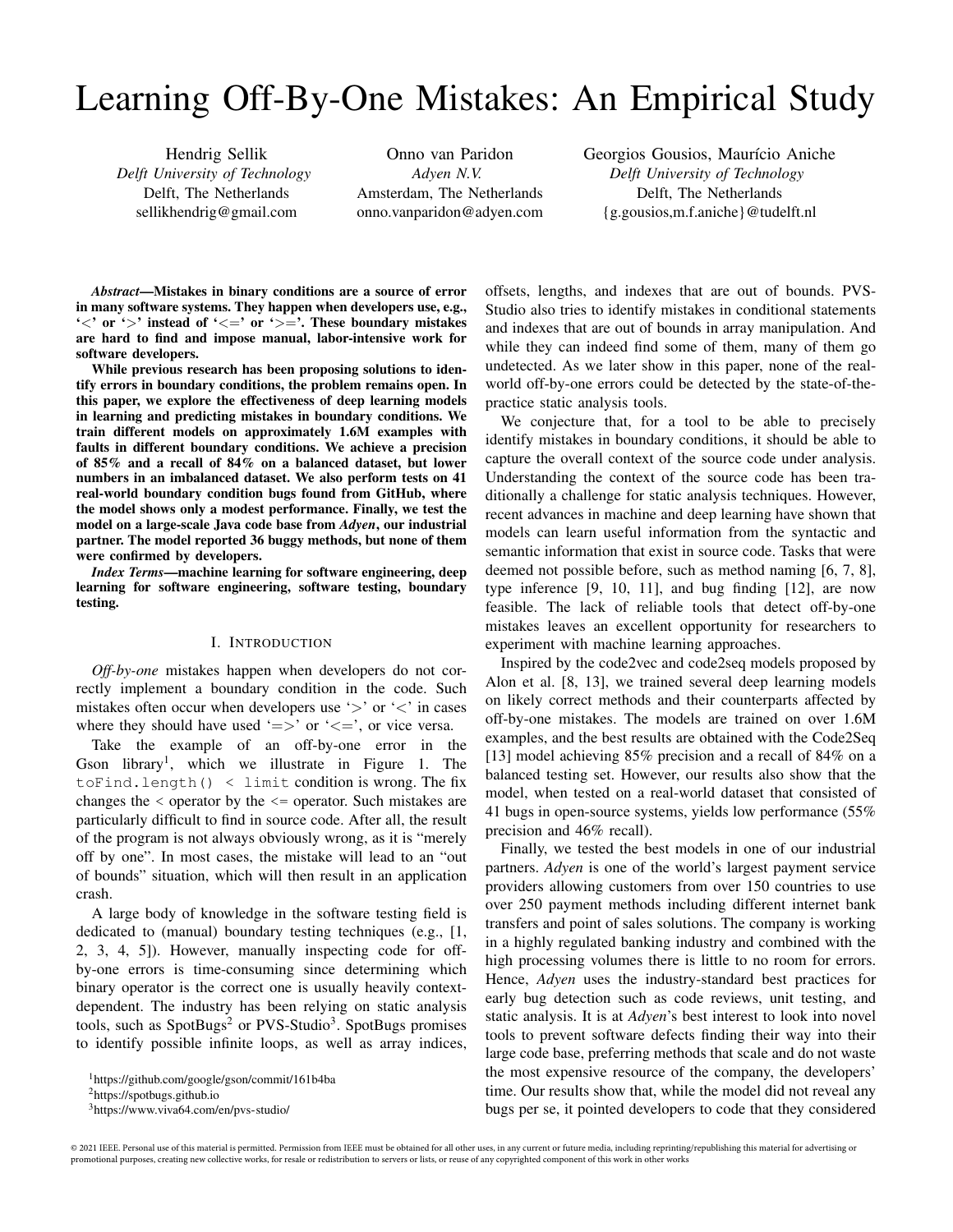```
private boolean skipTo(String toFind) throws IOException {
  outer:
     for (; pos + to Find.length() < limit \parallel\hookrightarrow fillBuffer(toFind.length()); pos++) {
       for (int c = 0; c < to Find.length(); c++) {
         if (buffer[pos + c] != toFind.charAt(c)) {
            continue outer;
   ...
}
```
Fig. 1: A off-by-one error in the Gson library, fixed in commit #161b4ba. The mistake is in the toFind.length() < limit condition; the fix changes the  $\langle$  by  $\langle =$ .

to deviate from their good practices.

This paper expands our workshop paper, entitled "OffSide: Learning to Identify Mistakes in Boundary Conditions" [14]. The main contributions of this paper are:

- 1) An empirical study on the performance of different deep learning models, based on code2vec and code2seq, to detect off-by-one mistakes.
- 2) A quantitative and qualitative evaluation of deep off-byone detection models in real-world open-source bugs and in a large-scale industrial system.

#### II. RELATED WORK

The use of static analysis tools is quite common among software development teams (e.g., [15, 16]). These tools, however, rely on bug pattern detectors that are manually crafted and fine-tuned by static analysis experts. The vast amount of different bug patterns makes it very difficult to cover more than a fraction of them.

Machine Learning for Software Engineering has seen rapid development in recent years inspired by the successful application in the Natural Language Processing field [17]. It is applied in many tasks related to software code such as code translation (e.g., [18]), type inference (e.g., [9, 10]), code refactoring (e.g., [19]) and, as we list below, bug identification.

Pradel et al. [12] use a technique similar to Word2Vec [20] to learn embeddings for JavaScript code tokens extracted from the AST. These embeddings are used to train two-layer feed-forward binary classification models to detect bugs. Each trained model focuses on a single bug type, and the authors test it on problems such as wrong binary operator, wrong operand in binary operation and swapped function arguments. These models do not use all the tokens from the code, but only those specific to the problem at hand. For example, the model that detects swapped function arguments only uses embeddings of the function name and arguments with a few other AST nodes as features.

Allamanis et al. [21] use Gated Graph Neural Network [22] to detect variable misuse bugs on a token level. As an input to the model, the authors use an AST graph of the source code and augment it with additional edges from the control flow graph.

Pascarella et al. [23] show that defective commits are often composed of both defective and non-defective files. They also train a model to predict defective files in a given commit. Habib et al. [24] create an embedding from methods using a one-hot encoding of tokens such as keywords (for, if, etc.), separators (;, (), etc.), identifiers (method, variable names and literals (values such as "abc" and 10). The embeddings for the first 50 tokens are then used to create a binary classification model. The oracle for training data is a state-of-the-art static analysis tool, and the results show that neural bug finding can be highly successful for some patterns, but fail at others.

Li et al. [25] use method AST in combination with a global Program Dependency Graph and Data Flow Graph to determine whether the source code in a given method is buggy or not. The authors use Word2Vec to extract AST node embeddings with a combination of GRU Attention layer and Attention Convolutional Layer to build a representation of the method's body. Node2Vec [26] is used to create a distributed representation of the data flow graph of the file which the inspected method is in. The results are combined into a method vector which is used to make a softmax prediction.

Wang et al. [27] define bug prediction as a binary classification problem and train three different graph neural networks based on control flow graphs of Java code. They use a novel interval-based propagation mechanism to more efficiently generalize a Graph Neural Network (GNN). The resulting method embedding is fed into a feed-forward neural network to find null-pointer de-reference, array index out of bounds and class cast exceptions. For each bug type, a separate bug detector is trained.

#### III. APPROACH

In order to detect off-by-one errors in Java code, we aim to create a *hypothesis function* that will calculate output based on the inputs generated from an example. More specifically, we train and compare different binary classification machine learning models to classify Java source code methods to one of the two possible output labels which are "defective" and "non-defective". If a method is considered as "defective", it is suffering from an off-by-one error, otherwise, it is deemed to be clear from errors.

These models are based on the Code2Vec [8] and Code2Seq [13] models, state-of-the-art deep learning models originally developed for generating method names and descriptions. The models use Abstract Syntax Tree paths of a method as features and create an embedding by combining them with the help of an attention mechanism. In addition, we also build a Random Forest baseline model based on source code tokens.

We acquired the datasets necessary for the training of these models from the work of Alon et al. [8] which results in an imbalanced dataset of 920K examples (1 to 10 ratio) and a balanced dataset of 1.6M examples when combined with our automatically mutated methods.

We train on both imbalanced and balanced data to see the difference in performance. We then evaluate the accuracy of the model in 41 real-world open source off-by-one errors. In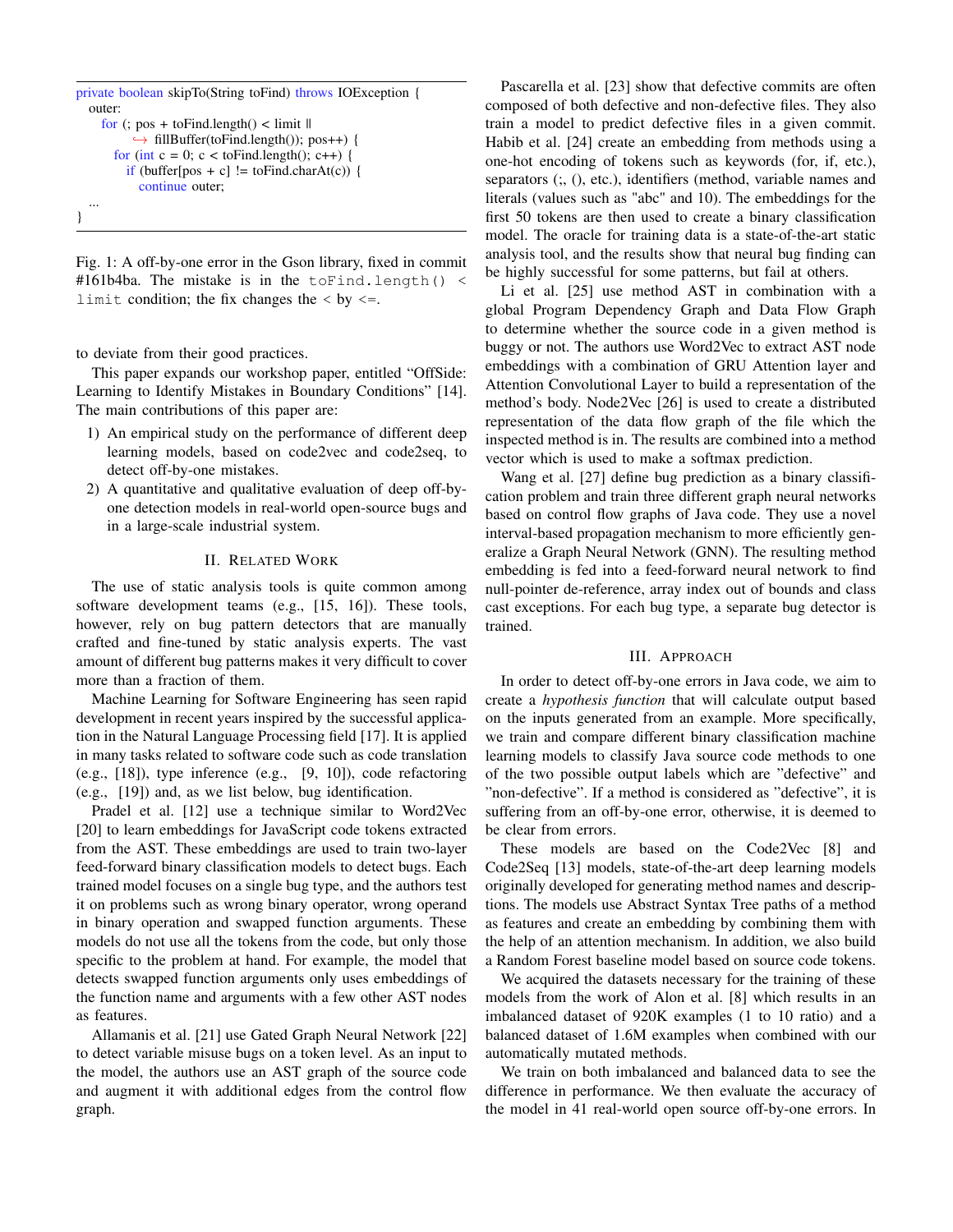

Fig. 2: The flow of the research including data collection, mutation, training and testing.

TABLE I: The different datasets used in this paper.

| <b>Dataset</b>   | Train                    | <b>Validation</b> | <b>Test</b> | Total     |
|------------------|--------------------------|-------------------|-------------|-----------|
| large-balanced   | 1.593.610                | 30.634            | 48.516      | 1,672,760 |
| large-imbalanced | 876,485                  | 16.849            | 26.684      | 920,018   |
| Adven            | 11.032                   | 690               | 3.148       | 14,870    |
| open-source bugs | $\overline{\phantom{a}}$ | ۰                 | 82          | 82        |

addition, we further train the models with data from a company project to fine-tune the model and find bugs from that project specifically.

In Figure 2, we show the overall research method. In the following, we provide a more detailed description of the approach and research questions.

# *A. Datasets*

We used the java-large dataset provided by Alon et al. [13] for model training. We used *Adyen*'s production Java code to further train and test the model with project-specific data. Finally, we used an additional real-world-bugs dataset to evaluate models on real-world bugs. A summary of the datasets can be seen in Table I.

- 1) The *java-large-balanced* dataset consists of 9,500 topstarred Java projects from GitHub created since January 2007. Out of those 9500 projects, 9000 were randomly selected for the training set, 250 for the validation set and the remaining 300 were used for the testing set. Originally, this dataset contained about 16M methods, but 836,380 were candidates for off-by-one errors (e.g. methods with loops and if conditions containing binary operator  $\lt, \lt, \lt, \le$ ,  $>$  or  $>$ =). After mutating the methods, the final balanced dataset consisted of 1,672,760 methods, 836,380 of them assumed to be correct and 836,380 assumed to be buggy.
- 2) The additional imbalanced dataset *java-large-imbalanced* was constructed to emulate more realistic data, where the majority of the code is not defective. A 10-to-1 ratio between non-defective and defective methods was chosen

since it resulted in a high precision while having a reasonable recall. We empirically observed that upon increasing the ratio of non-defective methods even further, the model did not return possibly defective methods when running on *Adyen*'s codebase. Meaning that if the ratio was higher than 10-to-1, the recall of the model became too low to use it.

- 3) Adyen*'s code* is a repository containing the production Java code of the company. It consists of over 200,000 methods out of which 7,435 contain a mutation candidate to produce an off-by-one error. After mutating the methods, this resulted in a balanced dataset containing 14,870 data points.
- 4) *41 real-world bugs* in boundary conditions were used for manual evaluation. We extracted the bugs from the 500 most starred GitHub Java projects. The analyzed projects were not part of the training and evaluation sets and thus are not seen by a model before testing. Using a Pydriller script [28], we extracted a list of candidate commits where authors made a change in a comparator (e.g., a  $\sim$ " to " $=>$ "; " $<=$ " to " $lt$ ", etc.). This process returned a list of 1,571 candidate commits which were analyzed manually until 41 were confirmed to be off-by-one errors and added to the dataset. The manual analysis was stopped due to it being a very labor-intensive process.

# *B. Generating positive and negative instances*

In order to train a supervised binary classification model, we require defective examples. To get those, we modified the existing likely correct code to produce likely incorrect code. For each method, we found a list of possible mutation points and selected a random one. After this, we altered the selected binary expressions using JavaParser<sup>4</sup> in a way to generate an off-by-one error.

Due to changing only one of the expressions, the equivalent mutant problem does not exist<sup>5</sup> for the training examples, unless the original code was unreachable at the position of the mutation. It is also important to note that the datasets are split on a project level for the java-large dataset and on a sub-module level for *Adyen*'s code. This means that the positive and the negative examples both end up in the same training, validation or test set. We did this to avoid evaluating model predictions on a code that only had one binary operator changed compared to the code that was used during training.

# *C. Model Architecture*

The models we used in this work are based on the recent Code2Vec model [8] and its enhancement Code2Seq [13], and a baseline model that makes use of random forest. We describe the models in more detail in the next sub-sections.

<sup>4</sup> JavaParser GitHub page https://github.com/javaparser/javaparser/

<sup>5</sup>Equivalent mutant problem may exist, for example, if we mutate "dead code". However, we conjecture that this is a negligible problem and will not affect the results.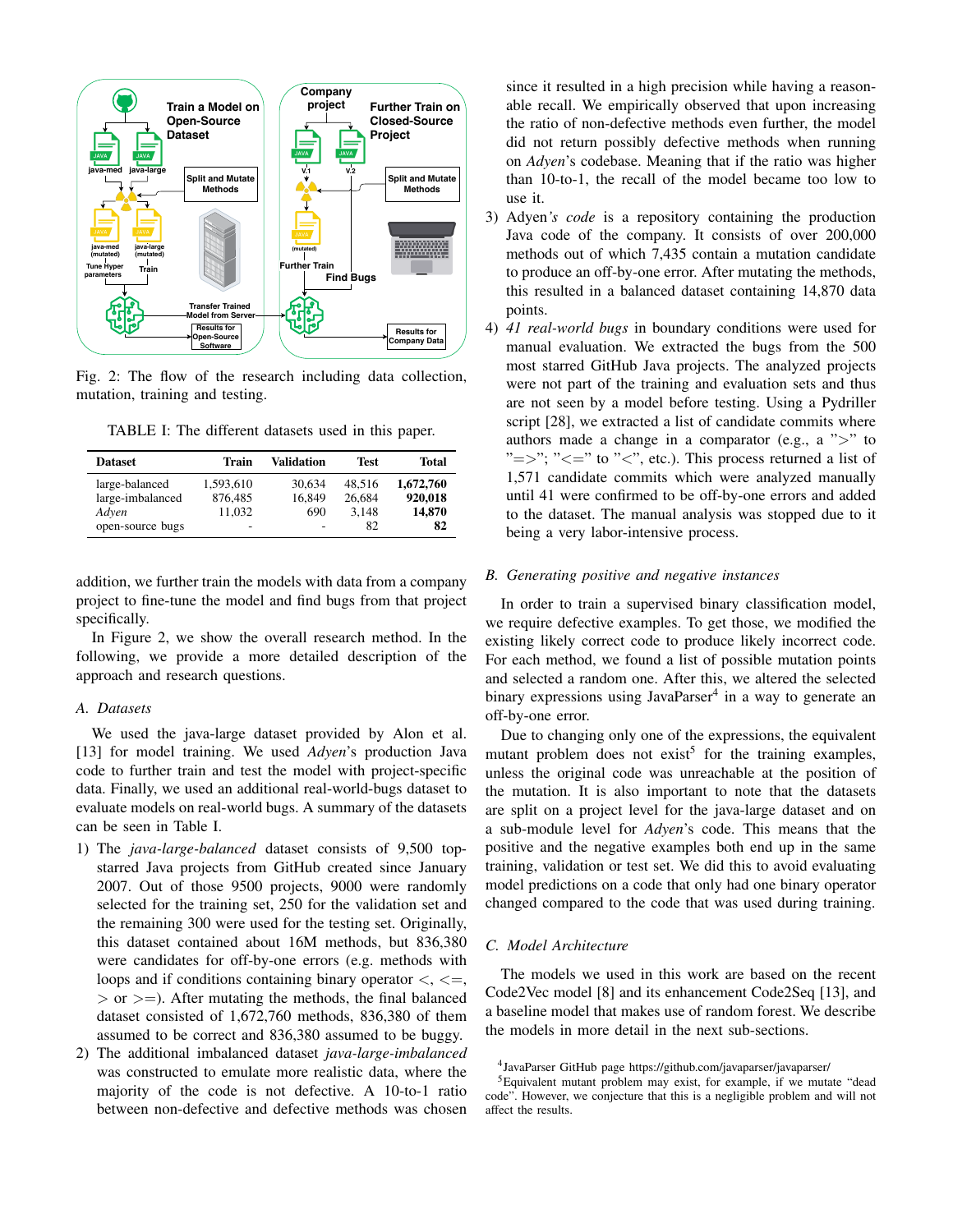*1) Code2Vec:* The Code2Vec model created by Alon et al. [8] is a Neural Network model used to create embeddings from Java methods. These embeddings were used in the original work to predict method names.

The architecture of this model requires Java methods to be split into *path contexts* based on the AST of the method. A path context is a random path between two nodes in the AST and consists of two terminal nodes  $x_s$ ,  $x_t$  and the path between those terminal nodes  $p_j$  which does not include the terminals. The embeddings for those terminal nodes and paths are learned during training and stored in two separate vocabularies. During training, these paths are concatenated to a single vector to create a *context vector*  $c_i$  which has the length l of  $2 \cdot x_s + x_p$ where the length of  $x_s$  is equal to  $x_t$ .

The acquired context vectors  $c_i$  for paths are passed through the same fully connected (dense) neural network layer (using the same weights). The network uses hyperbolic tangent activation function and dropout in order to generate a *combined* context vector  $\tilde{c}_i$ . The size of the dense layer allows controlling the size of the resulting context vector.

The attention mechanism of the model works by using a global attention vector  $a \in \mathbb{R}^h$  which is initialized randomly and learned with the rest of the network. It is used to calculate attention weight  $a_i$  for each individual combined context vector  $\tilde{c}_i$ .

It is possible that some methods are not with a large enough AST to generate the required number of context paths. For this dummy (masked) context paths are inputted to the model which get a value of zero for attention weight  $a_i$ . This enables the model to use examples with the same shape.

During training, a tag vocabulary  $tags\_vocab \in \mathbb{R}^{|Y| \times l}$  is created where for each tag (label)  $y_i \in Y$  corresponds to an embedding of size *l*. The tags are learned during training and in the task proposed by the authors, these represent method names.

A prediction for a new example is made by computing the normalized dot product between code vector  $v$  and each of the tag embeddings  $tags\_vocab_i$ , resulting in a probability for each tag  $y_i$ . The higher the probability, the more likely the tag belongs to the method.

*2) Code2Seq:* The Code2Seq model created by Alon et al. [13] is a sequence-to-sequence model used to create embeddings from Java methods from which method descriptions are learned. The original work was used to generate sequences of natural language words to describe methods.

Similarly to the Code2Vec model, the model works by generating random paths from the AST with a specified maximum length. Each path consists of 2 terminal tokens  $x_s$ ,  $x_t$  and the path between those terminal nodes  $p_i$  which, in Code2Seq, includes the terminal nodes  $p_s$ ,  $p_t \in p_j$ , but not tokens.

It is important to make a difference between terminal tokens and path nodes. The former are user-defined values, such as a number *4* or variable called *stringBuilder* while the latter come from a limited set of AST constructs such as NameExpr, BlockStmt, ReturnStmt. There are around 400 different node types that are predefined in the JavaParser implementation<sup>6</sup>.

During training, the path nodes and the terminal tokens are encoded differently. Terminal tokens get partitioned into subtokens based on the camelCase notation, which is a standard coding convention in Java. For example, a terminal token *stringBuilder* will be partitioned into *string* and *Builder*. The subtokens are turned into embeddings with a learned matrix  $E^{subtokens}$  and encoding is created for the entire token by adding the values for subtokens.

Paths of the AST are also split into nodes and each of the nodes corresponds to a value in a learned embedding matrix  $E^{nodes}$ . These embeddings are fed into a bi-directional LSTM which final states result in a forward pass output  $\overrightarrow{h}$  and backward pass output  $h$ . These are concatenated to produce a path encoding.

As with the Code2Vec model, the encodings of the terminal nodes and the path are concatenated and the resulting encoding is an input to a dense layer with *tanh* activation to create a combined context vector  $\tilde{c}_i$ . Finally, to provide an initial state to the decoder, the representations of all  $n$  paths in a given method are averaged.

The decoder uses the initial state  $h_0$  to generate an output sequence while attending over all the combined context vectors  $\tilde{c}_1$ , ...,  $\tilde{c}_n$ . The resulting output sequence represents a natural language description of the method. We adapted Code2Seq's sequence output to be  $\{(0|1), \langle \text{eos}\rangle\}$ , i.e., a 1 or 0 token indicating the method being buggy or not buggy, and a token that ends the sequence.

The advantage of the Code2Seq model is in the way the context vectors  $\tilde{c}_i$  are created. In particular, due to splitting terminal nodes. The vocabulary of the terminal nodes yields greater flexibility towards different combinations of sub-token combinations. In addition, while Code2Vec embeds entire AST paths between terminals, the Code2Seq model only embeds sub-tokens. This results in fewer out-of-vocabulary examples and a far smaller model size. The model also has an orderof-magnitude fewer parameters compared to the Code2Vec model.

*3) Baseline Model:* We developed a baseline model to assess the performance of a simpler architecture. For this, we used a Random Forest model [29] and compared the performance with the same datasets.

First, we tokenized the Java methods using leaf nodes of their respective ASTs. After this, all the tokens of the method were vectorized using the TF-IDF method. The vectorized tokens of one method comprised a training example for a Random Forest model. This model was then trained on all of the methods from java-large training set.

#### *D. Hyper-parameter optimization and model training*

For hyper-parameter optimization, we used Bayesian optimization [30]. We selected model precision as the optimization

<sup>6</sup> JavaParser Node types https://www.javadoc.io/doc/com.github.javaparser/ javaparser-core/3.15.9/com/github/javaparser/ast/Node.html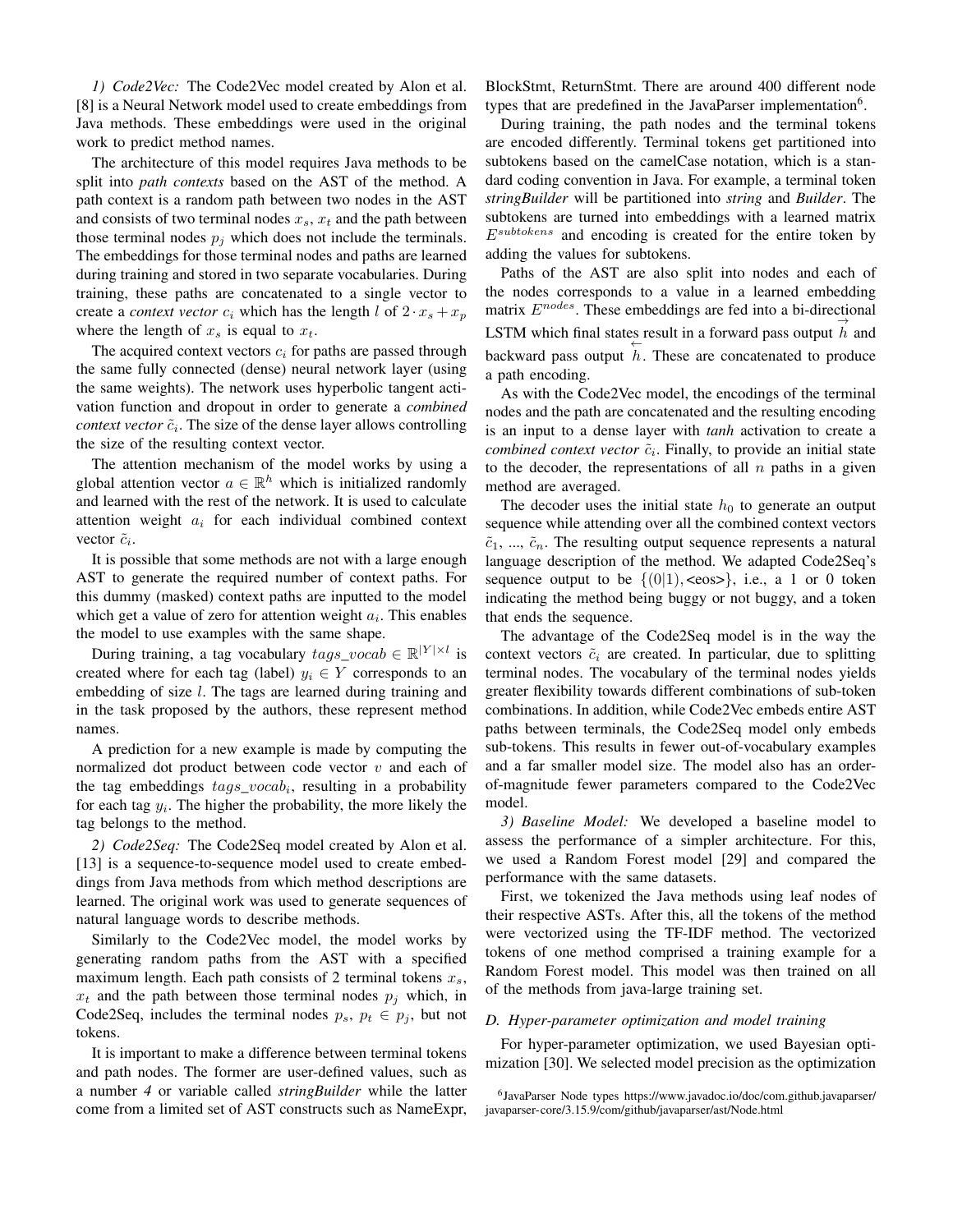TABLE II: Model training times. B=Balanced dataset, I=Imbalanced dataset, E=number of epochs, T=time to train.

|                 | <b>Balanced</b> |    | Imbalanced  | Adven |      |    |
|-----------------|-----------------|----|-------------|-------|------|----|
| Model           | Τ               | E  |             | E     |      | E  |
| <b>Baseline</b> | 5h33m           |    | 1h59m       |       | 48s  |    |
| Code2Vec        | 1d2h2m          | 52 | 11h6m       | 52    | 1h1m | 53 |
| Code2Seq        | 3d18h18m        | 14 | $2d14h$ 41m | 15    | 1h8m | 17 |

parameter since high precision is required to obtain a usable defect prediction model. We used Bayesian optimization over other methods like random search or grid search because it enables us to generate a *surrogate function* that is used to search the hyper-parameter space based on previous results and acts as intuition for parameter selection. This results in saving significantly more time because the actual model does not need to run as much due to wrong parameter ranges being discarded early in the process.

The hyper-parameters are optimized in the *java-medbalanced*, another dataset made public by Alon et al. [8]. The dataset consists of 1,000 top-starred Java projects from GitHub. Out of those 1000 projects, 800 were randomly selected for the training set, 100 for validation set and the remaining 100 were used for the testing set. Originally, this dataset contained about 4M methods, but 170,295 were candidates for off-by-one errors (e.g. methods with loops and if conditions containing binary operator  $\langle \langle \langle \rangle \rangle$  =  $\rangle$  or  $\langle \rangle$ = $\rangle$ . This resulted in a balanced dataset of 340,590 methods, 170,295 of them assumed to be correct and 170,295 assumed to be buggy.

We ran optimization for four different scenarios. Two runs for the balanced java-medium dataset with Code2Vec model and Code2Seq models, respectively, and an additional two runs with the same models for imbalanced datasets. We used a machine with Intel(R) Xeon(R) CPU E5-2660 v3 processor running at 2.60GHz with a Tesla M60 graphics card.

Once the hyper-parameters were identified, we train the Code2Vec and Code2Seq models (as well as the baseline) using the balanced and imbalanced versions of the *java-large* dataset, and perform further training with the source code of our industrial partner. We show the training time of the final models in Table II.

## *E. Analysis*

We report the precision and recall of our models. Precision helps to evaluate the models' proneness to classify negative examples as positive. The latter is also known as false positive. This means that a model with high precision has a low falsepositive rate and a model with low precision has a high falsepositive rate. More formally, precision is the number of true positive (TP) predictions divided by the sum of true positive and false positive (FP) predictions.

For a bug detection model, low precision means a high number of false positives, making the developers spend their time checking a large number of errors reported by the model only to find very few predictions that are defective. This means

that in this work, we prefer high precision for a bug-detection model.

Monitoring precision alone is not enough since a model that is precise but only predicts few bugs per thousands of bugs is also not useful. Hence, recall is also measured. It measures the models' ability to find all the defective examples from the dataset. A recall of a model is low when it does not find many of the positive examples from the dataset and very high if it manages to find all of them. More formally, it is the number of true positive predictions divided by the sum of true positive and false negative predictions.

Ideally, a bug prediction model would find all of the bugs from the dataset and have a high recall score. However, deep learning networks usually do not achieve perfect precision and recall at the same time. For more difficult problems with a probabilistic model, there can be a trade-off. When increasing the threshold of the model confidence for the positive example, the recall will decline. For this reason, a sci-kit learn package was used to also make a precision-recall curve to observe the effect of the change in precision and recall upon changing the confidence of the model needed to classify an example as positive (defective).

# *F. Reproducibility*

We provide all the source code (data collection, preprocessing, and machine learning models) in our online appendix [31]. The source code is also available in GitHub<sup>7</sup>.

#### IV. METHODOLOGY

The goal of this study is to measure the effectiveness of deep learning models in identifying off-by-one mistakes. To that aim, we propose three research questions:

- $RQ_1$ : How do the models perform on a controlled dataset? In order to obtain a vast quantity of data, we use a controlled dataset (see Section III-A). We train the models on the dataset and use metrics such as precision and recall to assess the performance.
- RQ<sub>2</sub>: How well do the methods generalize to a dataset made of real-world bugs? We mine a dataset of real-world off-by-one error bugs from GitHub issues of various open-source projects. Then we use a model to predict the error-proneness of a method before and after a fix. This will indicate how well the model works for real-world data. This evaluation will enable us to extract the precision metric and compare it to the one from  $RQ_1$ .
- $RQ_3$ : Can the approach be used to find bugs from a large-scale industry project? One useful application to an error-detection model is to analyze the existing project and notify of methods containing off-by-one errors. We make several runs where the model is firstly trained on a dataset with mutated code and then tested on real code to find such errors. In addition, we further train the model with a different version of the industry project to find errors in the future versions of the project.

<sup>7</sup>https://github.com/hsellik/thesis/tree/MSR-2021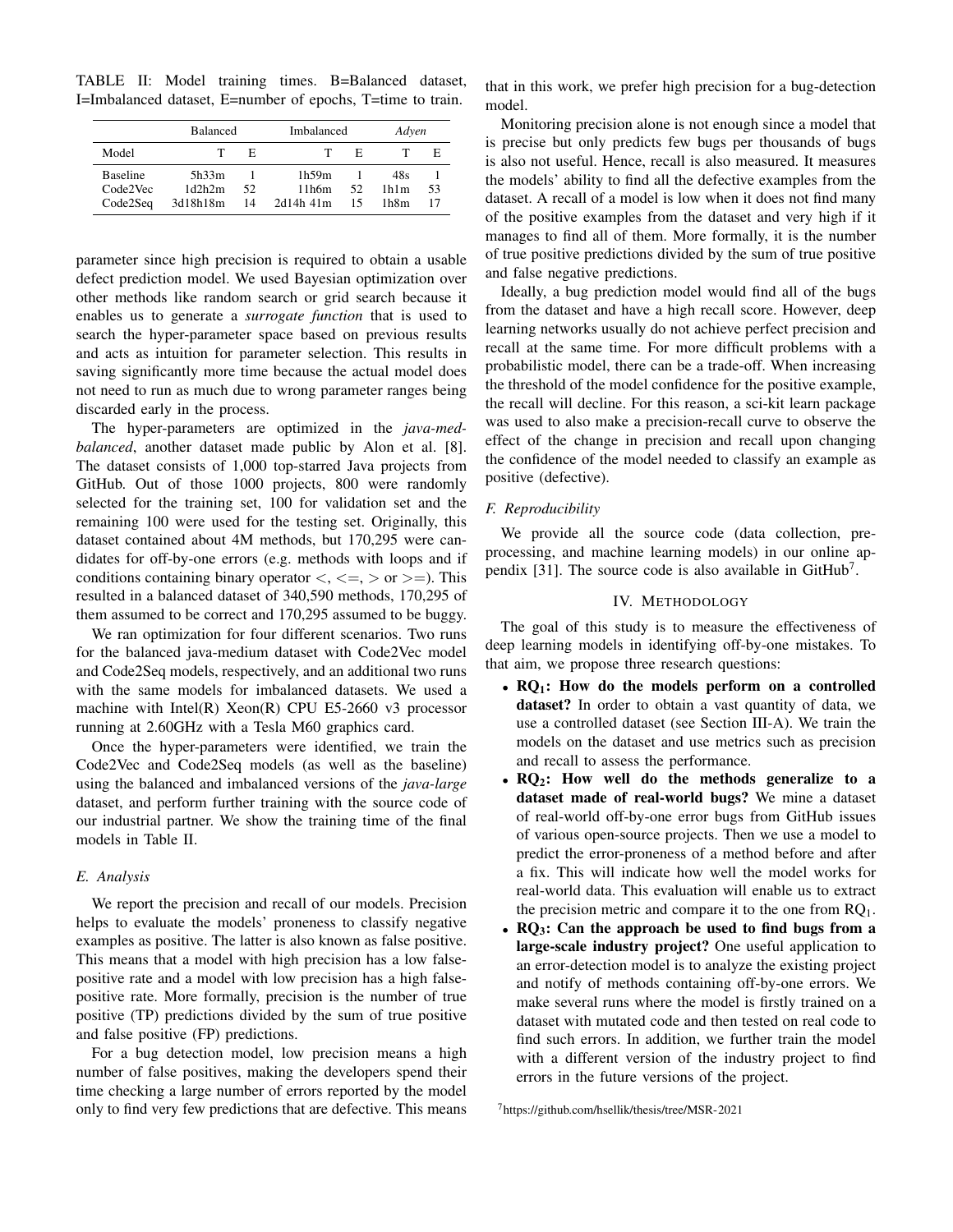To answer  $RQ_1$ , we performed hyper-parameter optimization. After this, we selected the best hyper-parameter values and trained the model with randomly initialized parameters on the java-large dataset on the same machine as used for hyper-parameter optimization (see Section III-D). We trained Code2Seq and Code2Vec models until there was no gain in precision for three epochs of training in the evaluation set. After this, we assessed the model on the testing set of javalarge dataset.

The process was conducted for three different configurations of data. These were:

- 1) BB the training data was balanced (B) with the crossvalidation and testing data also being balanced (B).
- 2) BI the training data was balanced (B) with the crossvalidation and testing data being imbalanced (I).
- 3) II the training data was imbalanced (I) with the crossvalidation and the testing data also being imbalanced (I).

The data imbalance was inspired by the work of Habib et al. [24], who reported that a bug detection model trained on a balanced dataset would have poor performance when testing on a more real-life scenario with imbalanced classes.

To answer  $RQ_2$ , we selected the best-performing model on the controlled java-large testing set (see Table III), which was the model based on the Code2Seq architecture. After this, the model was tested on the bugs and their fixes found from several real-world Java projects (open-source bugs dataset in Table I).

Firstly, we tested the model on the correct code that was obtained from the GitHub diff after the change to see the classification performance on non-defective code. To test the model performance on defective code, we reverted the example to the state where the bug was present using the git version control system. After this, we recorded the model prediction on the defective method.

In addition, as a way to compare our work with static analysis, we apply three popular static analyzers to the same set of defective and non-defective snippets: *SpotBugs* (v.4.0.0 beta1), *PVS-Studio* (v.7.04.34029), and the static analyzer integrated with *IntelliJ IDEA* (v. 2019.2.3).

To answer  $RQ_3$ , we trained the Code2Seq model only on the data generated from the company project, but the training did not start with randomly initialized weights. Instead, the process was started with the weights acquired after training on the java-large dataset (see Figure 2).

We selected the Code2Seq based model because it had the best performance on the imbalanced testing set of the controlled *java-large* set. We selected the performance on the imbalanced controlled set as a criterion since we assumed that the company project also contains more non-defective examples than defective ones.

We used the pre-trained model because the company project alone did not contain enough data for the training process. Additionally, due to the architecture of the Code2Seq and Code2Vec models, the embeddings of terminal and AST node vocabularies did not receive additional updates during further training with company data. We trained the model until there

was no gain in precision for three epochs on the validation set, and after this, we tested the model on the test set consisting of controlled *Adyen* data.

We conducted additional checking on *Adyen* data by trying to find bugs in the most recent version of the project. More specifically, we updated the project to its most recent version using their git version control system, and without any modifications to their original code, we used the model to predict whether every Java method in their code base had a off-by-one mistake. We analyzed all bug predictions that were over a threshold of 0.8 to see if they contained bugs. The 0.8 threshold was defined after manual experimentation. We aimed at a set of methods that were large enough to bring us interesting conclusions, yet small enough to enable us to manually verify each of them.

## *A. Threats to Validity*

In this section, we discuss the threats to the validity of this study and the actions we took to mitigate them.

*1) Internal validity:* Our method performs mutations to generate faulty examples from likely correct code by editing one of the binary condition within the method. This means that while the correct examples represent a diverse set of methods from open-source projects, the likely incorrect methods may not represent a realistic distribution of real-world bugs. This affects the model that is being trained with those examples and also the testing results conducted on this data.

*2) External validity:* While the work included a diverse set of open-source projects, the only closed-source project that was used during this study was *Adyen*'s. Hence, the closed-source projects (in training and in validation) are underrepresented in this study.

Moreover, we have only experimented with Java code snippets. While the approach seems to be generic enough to be applicable to any programming language, the results might vary given the particular way that developers write code in different communities. Therefore, more experimentation needs to be conducted before we can argue that the results generalize to any programming language.

#### V. RESULTS

In the following sections, we present the results of our research questions.

# *A. RQ1: How do the models perform on a controlled dataset?*

In Table III, we show the precision and recall of the different models. In Figures 3a and 3b, we show the ROC curve and the precision-recall curve of the experiment with Code2Seq based model for the imbalanced java-large dataset.

Observation 1: Models present high precision and recall when trained and tested with balanced data. The results show that when training models on a balanced dataset with an equal amount of defective/non-defective code and then testing the same model on a balanced testing set, both Code2Vec and Code2Seq models achieve great precision and recall where the Code2Seq based model has better precision (85.23% vs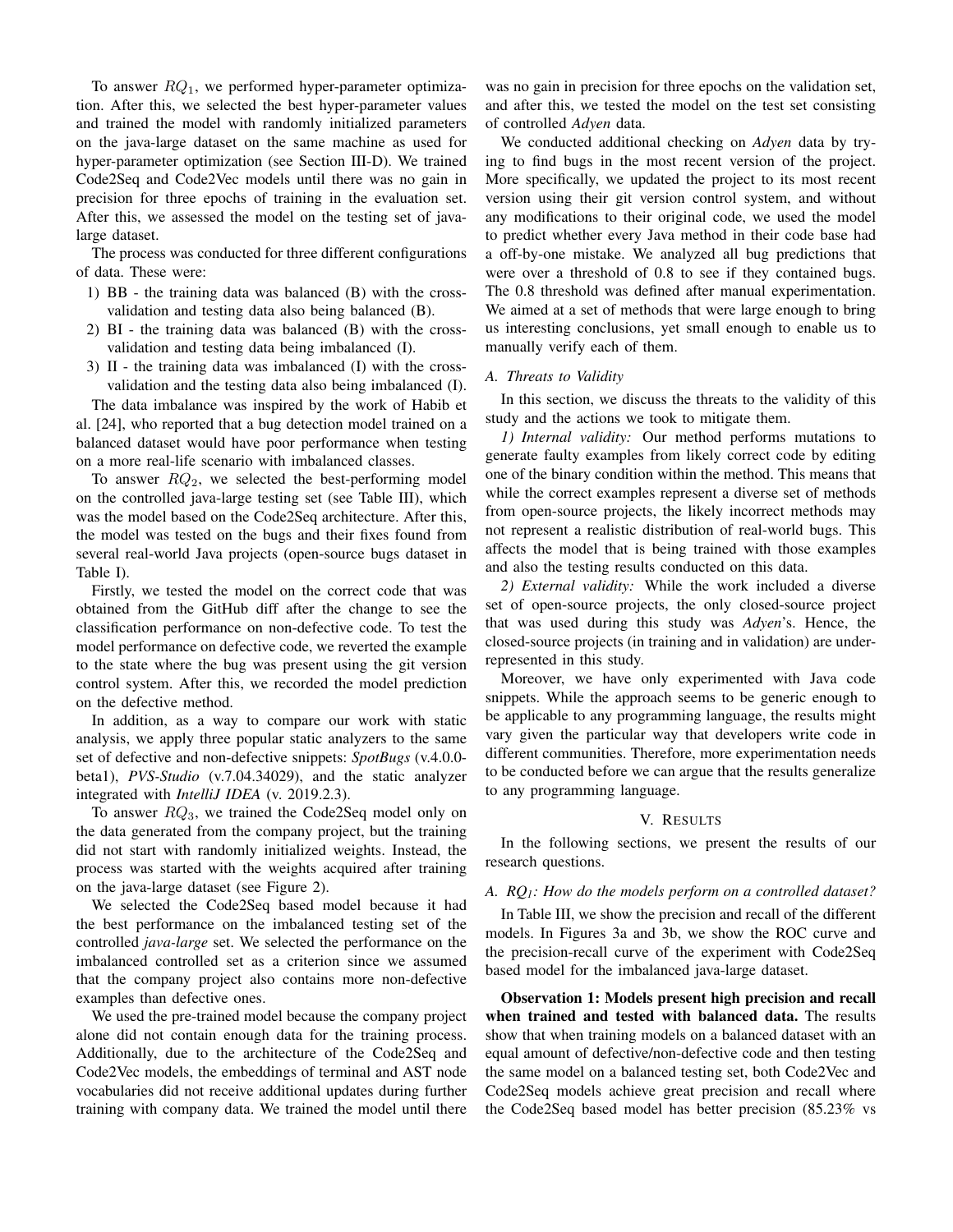TABLE III: Model results in controlled testing sets. BB stands for balanced training and testing set, II stands for imbalanced training set and testing set.

|                                                         | <b>Experiment BB</b><br>Java-large |                                 | <b>Experiment BI</b><br>Java-large                 | Java-large                   |                         | <b>Experiment II</b><br>Adven data<br>(cross-project) |                       | Adven data<br>(further trained) |                        |                        |
|---------------------------------------------------------|------------------------------------|---------------------------------|----------------------------------------------------|------------------------------|-------------------------|-------------------------------------------------------|-----------------------|---------------------------------|------------------------|------------------------|
| Model                                                   | Pr. $%$                            | $Re.$ %                         | Pr. $%$                                            | $Re.$ %                      | Pr. $%$                 | $Re.$ %                                               | Pr. $%$               | $Re.$ %                         | Pr. $%$                | $Re.$ %                |
| Code2Seq<br>Code2Vec<br><b>Baseline</b><br>Offside [14] | 85.23<br>80.11<br>50<br>80.9       | 84.82<br>77.01<br>49.08<br>75.6 | 36.08<br>28.52<br>8.99<br>$\overline{\phantom{a}}$ | 84.86<br>75.53<br>49.18<br>۰ | 83.04<br>64.65<br>17.86 | 42.34<br>41<br>0.15                                   | 71.15<br>53.85<br>0.0 | 24.66<br>20.46<br>0.0           | 66.66<br>43.95<br>9.25 | 30.66<br>23.39<br>0.92 |

80.11%) and recall (84.82% vs 77.01%) compared to the Code2Vec based model. In addition, the balanced models' performance was compared to the one used in Offside [14], our previous work exploring only the use of Code2Vec model, which was also tested on the identical java-large dataset using very similar preprocessing pipeline and training model (80.11% vs 80.9% precision and 77.01% vs 75.6% recall).

Observation 2: The metrics drop considerably when tested on an imbalanced dataset. When simulating a more real-life scenario and creating an imbalance in the testing set with more non-defective methods, the recall of the models remained similar with recall increasing from 84.82 to 84.86 for the Code2Seq model and dropping from 77.01% to 75.53% for the Code2Vec model. However, the precision of the models reduced drastically with the Code2Seq model dropping from 85.23% to 36.08% and Code2Vec model from 80.11% to 28.52%. The baseline model also drops in precision from 50% to 8.99% while keeping the same recall.

Observation 3: The low precision can be mitigated by training on an imbalanced dataset, but at the cost of recall. We trained Code2Seq and Code2Vec models on an imbalanced dataset and results show that the precision score for imbalanced data returned almost to the same level for the Code2Seqbased model (83.04% vs 85.23%), but remained lower for the Code2Vec-based model (64.65% vs 80.11%). However, the recall declined drastically from 84.82% to 42.34% for the Code2Seq model and from 77.01% to 41.00% for the Code2Vec model.

When analysing the ROC curve (Figures 3a and 3b), the precision is  $\approx 0.8$  while recall remains  $\approx 0.5$  at a confidence threshold of 0.8. Moreover, it can also be seen that the model confidence is correlated where higher thresholds yield better precision but lower recall.

RQ<sub>1</sub> summary: Both Code2Seq and Code2Vec based models present high accuracy on a balanced dataset. The numbers drop when we make use of imbalanced (i.e., more similar to the real-world) datasets.

# *B. RQ2: How well do the methods generalize to a dataset made of real-world bugs?*

The performance of the model on the 41 real-world boundary mistakes and their non-defective counterparts are presented in Table IV.

TABLE IV: Results of applying the Code2Seq model to 41 real-world off-by-one bugs and their corrected versions. B=balanced training set, I=imbalanced training set, Pr=Precision, Re=Recall, Thr=Threshold.

| Model          | Thr | TР | TN | FP | FN | Pr    | Re    | F1    |
|----------------|-----|----|----|----|----|-------|-------|-------|
| Code2Seq(B)    | 0.5 | 19 | 26 | 15 | 22 | 55.88 | 46.34 | 50.67 |
| Code2Seq(B)    | 0.8 | 10 | 33 | 8  | 31 | 55.56 | 24.39 | 33.9  |
| $Code2Seq$ (I) | 0.5 | 3  | 41 | 0  | 38 | 100   | 7.32  | 13.64 |
| Code2Seq $(I)$ | 0.8 |    | 41 | 0  | 40 | 100   | 2.44  | 4.76  |

Observation 4: The model can detect real-world bugs, but with a high false-positive rate. Out of the 41 defective methods, 19 (46.34%) were classified correctly and out of 41 correct methods, 26 (63.41%) were classified correctly. The precision and recall scores of 55.88 and 46.34 were achieved while evaluating the model on real-world bugs with the Code2Seq model trained on balanced data using a threshold of 0.5. Compared to the results from the java-large testing set with augmented methods, the results are significantly lower with precision and recall being 29.35 and 38.08 points lower respectively (see metrics for Code2Seq model with *Experiment BB* in Table III).

Observation 5: The state-of-the-practice linter tools did not find any of the real-world bugs. As an interesting remark, none of the bugs was identified by any of the state-of-thepractice linting tools we experimented. This reinforces the need for approaches that identify such bugs (by means of static analysis or deep learning).

 $RO<sub>2</sub>$  summary: The model presents only reasonable performance on real-world off-by-one mistakes in open-source projects. Static analysis tools did not detect any bug.

# *C. RQ3: Can the approach be used to find bugs from a largescale industry project?*

We present the accuracy of the model in our industrial partner, *Adyen*, also in Table III.

Observation 6: Models trained on open-source data show satisfactory results in the industry dataset. Our empirical findings show that when a model is trained on an open-source dataset and then applied to the company project (following the same pipeline of mutating methods as to generate positive and negative instances), it will have good precision and recall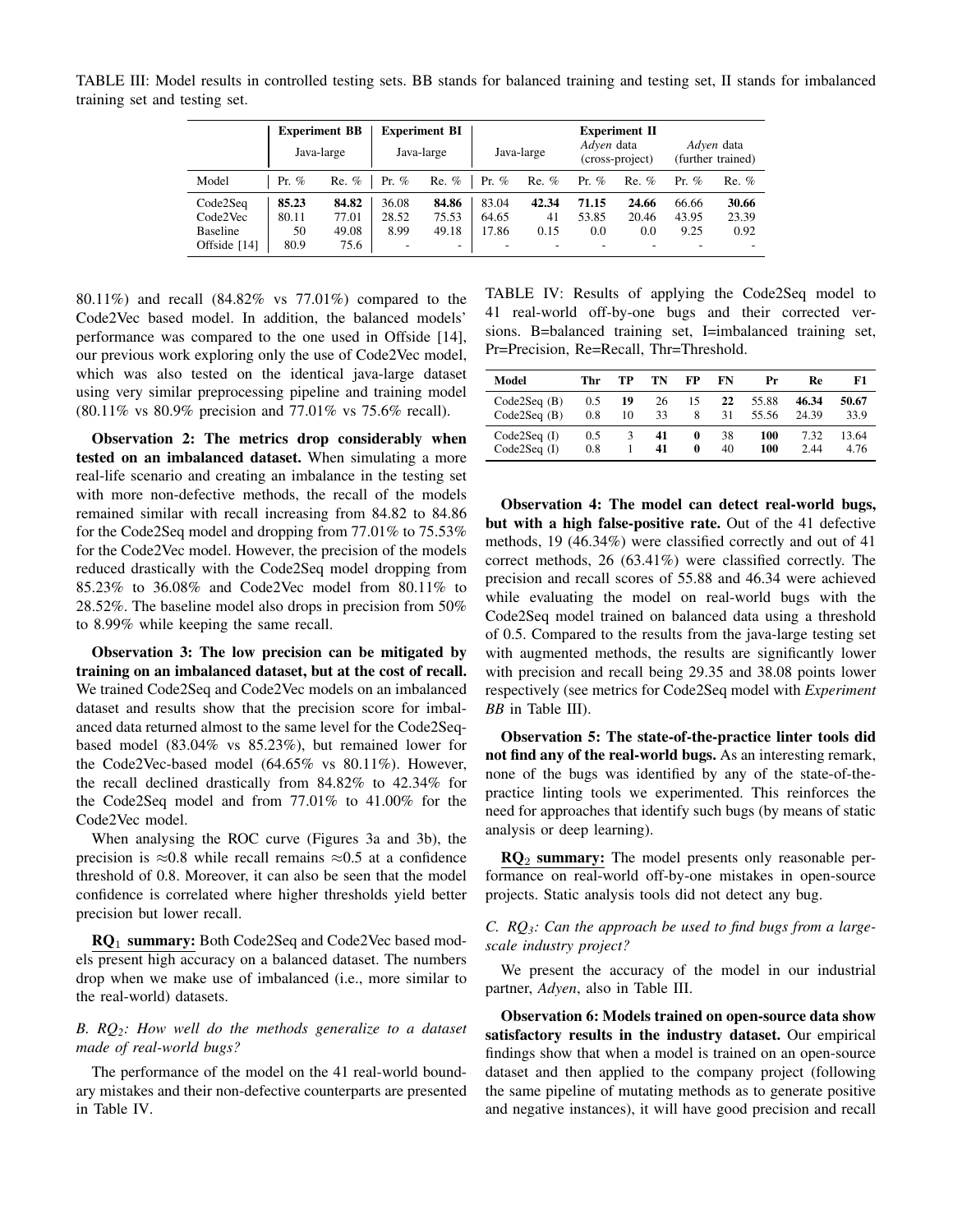

Fig. 3: ROC and precision-recall curves for the Experiment II with the java-large dataset.

scores with 71.15% and 24.66% for Code2Seq and somewhat lower 53.85% and 20.46% for Code2Vec model respectively.

Observation 7: Further training on the *Adyen* project did not yield better results. We hypothesized that training the model further on *Adyen*'s code base would give a boost in precision and recall scores. The recall of the models improved by 6.0 percentage points for Code2Seq based model and 2.93 for Code2Vec based model. However, the precision of both models dropped by 4.49 percentage points for Code2Seq and 9.9 for Code2Vec.

Observation 8: The model did not reveal any bugs, but 20% of the reported methods were considered suspicious by the developers. Running the model on a newer version of the repository reported 36 potential bugs with a confidence threshold over 0.8 (which we chose after experimenting with different thresholds and analyzing the number of suspicious methods the model returned that we considered feasible to manually investigate). While no bugs were found after manually analyzing all the reported snippets, we marked seven methods as suspicious. When we showed these methods to the developers, they agreed that, while not containing a bug per se, the seven methods deviate from good coding standards and should be refactored. More specifically, four methods had the for loop being initialized at a wrong index (i.e., the for loop was initialized with  $i = 1$ , but inside the body, the code performed several  $i - 1$ ) and three snippets had hard-coded unusual constraints in the binary expression (i.e.,  $a > 256$ , where 256 is a specific business constraint). Interestingly, Pradel and Sen [12] also observed that models can sometimes point to pieces of code that are not buggy, but highly deviated from coding standards.

Observation 9: The model can potentially be useful at commit time, however, the number of false alarms is to be considered. Fixing mistakes regarding good code practices for old pieces of software might not be considered worthwhile at large companies, given the possible unwanted changes to the behavior of the software. However, if such a system were to be employed during automated testing, the alerts might help developers to adhere to better practices. We observed the model pointing to relevant problems in 7 out of the 36 potential bugs (20% of methods it identifies). While 20% might be considered a low number, one might argue that inspecting 36 methods out of a code base that contains thousands of methods is not a costly operation and might be worth the effort. However, we still do not know the number of false negatives that the tool might give, as inspecting all the methods of the code base is unfeasible.

 $RQ_3$  summary: When tested on a large-scale industrial software system, the approach did not reveal any bugs per se, but pointed to code considered to deviate from good practices.

#### VI. FUTURE WORK

We see much room for improvement before these models can reliably identify off-by-one errors. In the following, we list the ones we believe to be most urgent:

The need for more data points for the off-by-one problem. In this paper, we leveraged the existing java-large dataset created by Alon et al. [13]. While the entire dataset was built on top of 9,500 GitHub projects and contained approximately 16M methods, only around 836k had binary conditions (e.g., methods with loops and ifs containing  $a <, \langle =, \rangle$  or  $>=$ ). We augment this dataset to 1.6M by introducing the defective samples. Nevertheless, there is a big difference between 16M and 1.6M methods for training. As Alon et al. [8] argues: "a simpler model with more data might perform better than a complex model with little data". It should be part of any future work to devise a much larger dataset for the off-byone problem and try the models we experiment here before proposing more complex models.

Moreover, our dataset contains fewer usages of  $\geq$  or  $\leq$  compared to usages of  $>$  or  $\leq$ , clearly representing the preferences of developers when coding such boundaries. These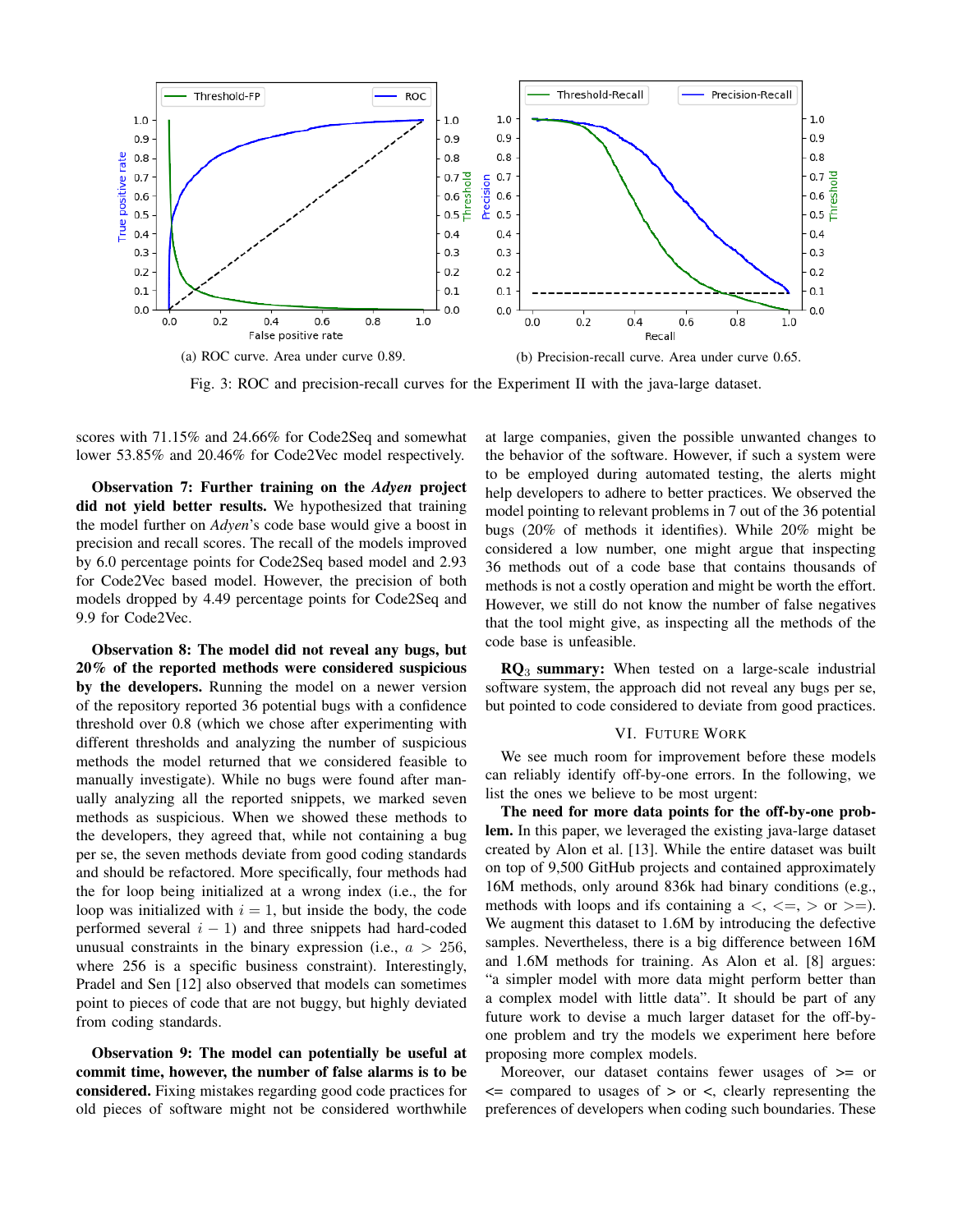differences can lead to biased training and, as a result, we observed models tending to give false positive results in case of >= or <=. One way to mitigate the issue is to create a balanced dataset with a more equal distribution of binary operators, as well as the distribution of the places of their occurrence (ifconditions, for- and while-loops, ternary expressions, etc).

The challenges of imbalanced data. In this study, we explored the effects of balancing and imbalacing in the effectiveness of the model. However, the real imbalance of the problem in real life (i.e., the proportion between methods with off-by-one mistakes and methods without off-by-one mistakes) is unknown, although we strongly believe it to be imbalanced. Nevertheless, a 10:1 proportion enables us to have an initial understanding how models would handle such high imbalance. Our results show that it indeed negatively affects the performance of the model. Therefore, we suggest researchers to focus their attention on how to make these models better in face of imbalanced datasets.

The support for inter-procedural analysis. Currently, our approach is only supporting the analysis of the AST of one method. However, the behaviour of a method, and the possibility of the bugs thereof, also depends on the contents of the other methods. For example, in recent research by Compton et al. [32], the embedding vectors from the Code2Vec model are concatenated to form an embedding for the entire class. Future work should explore whether class embeddings would perform better.

Experimenting with different (and more recent) architectures. In our work, we mainly looked at Code2Vec and Code2Seq models. We now see more recent models, such as the GREAT model proposed by Hellendoorn et al. [33], which uses transformers and also captures the data-flow of the code. We believe that data-flow information would enhance the performance of our models.

Making use of Byte-Pair Encoding (BPE) techniques. NLP models are often dependent on the vocabulary they are trained on. The out-of-vocabulary (OoV) problem also happens in this work. When testing the models trained on top of open-source data at *Adyen*, we had to replace unknown tokens by a generic *UNK*. We conjecture that this may diminish the effectiveness of the models. We unfortunately did not measure the extent of how many times the *UNK* token was used in our experiments. We plan to more precisely measure it in future replications of this work. In future work, we also plan to make use of techniques such as Byte-Pair Encoding (BPE) [34, 35], which attempts to mitigate the impact of out-of-vocabulary tokens. We note that the use of BPE is becoming more and more common in software engineering models (e.g., [10, 33, 36]).

A deeper understanding of the differences between our model and Pradel's and Sen's [12] model. The DeepBugs paper explores the effectiveness of deep learning models to a similar problem, which authors call "Wrong Binary Operator". The overall idea of their approach is similar to ours (in other words, their work also served as inspiration for this one): the negative instances (i.e., the buggy code) are generated through mutations in the positive code (i.e., non-buggy code), the code representation is a vector that is based on the embeddings of all the identifiers in the code, and the classification task is a feedforward neural network that learns from the balanced set of positive and negative instances. Their results show an accuracy of 89%-92% in the controlled dataset (i.e., slightly higher than our results in RQ1), and a precision of 68% in the manual analysis (i.e., higher than our results in RQ2). Interestingly, authors also observe that the model also reports non-buggy code which deviates from best practices (i.e., similar to our observations in RQ3). When designing this study, we did explicit compare the results to DeepBugs. The embeddings derived from code2vec/seq capture more information, and we conjectured that they would naturally supersede DeepBugs. We nevertheless see a few differences between both works: First, in their "Wrong Binary Operator" task, the mutation replaces the (correct) binary operator to any binary operator, e.g., a i < length can become a i % length. In our case, we limit ourselves only to off-by-one mistakes, i.e., a correct  $i <$  length will always become a  $i <$  length. We conjecture that this may increase the difficulty for the model to learn, as bugs are now slightly more subtle. Second, while the manual analysis conducted in the DeepBugs paper is performed on the testing set (which contains artificial bugs), our RQ2 explores the performance of the model in real-world bugs, i.e., bugs that were found and fixed by developers. This extra reality we bring to the experiment may be the reason for the lower performance. Finally, we assumed that more robust models such as code2vec and code2seq would better capture the intricacies of the off-by-one mistake. The model used in DeepBugs is simpler and yet as accurate as ours. More work is needed to understand the pros and cons of our model and how both works can be combined for the development of better and more accurate models.

#### VII. CONCLUSIONS

Software development practices offer many techniques for detecting bugs at an early stage. However, these methods come with their challenges and are either too labor-intensive or leave a lot of room for improvement. In this paper, we adapted recent state-of-the-art deep learning models to detect off-byone errors in Java code, which are traditionally hard for static analysis tools due to their high dependency on context.

We concluded that the trained models, while effective in controlled datasets, still do not work well in real-world situations. We see the use of deep learning models to identify off-by-one errors as promising. Nevertheless, there is still much room for improvement, and we hope that this paper helps researchers in paving the road for future studies in this direction.

#### ACKNOWLEDGMENTS

We thank Jón Arnar Briem, Jordi Smit, and Pavel Rapoport for their participation in the workshop version of this paper.